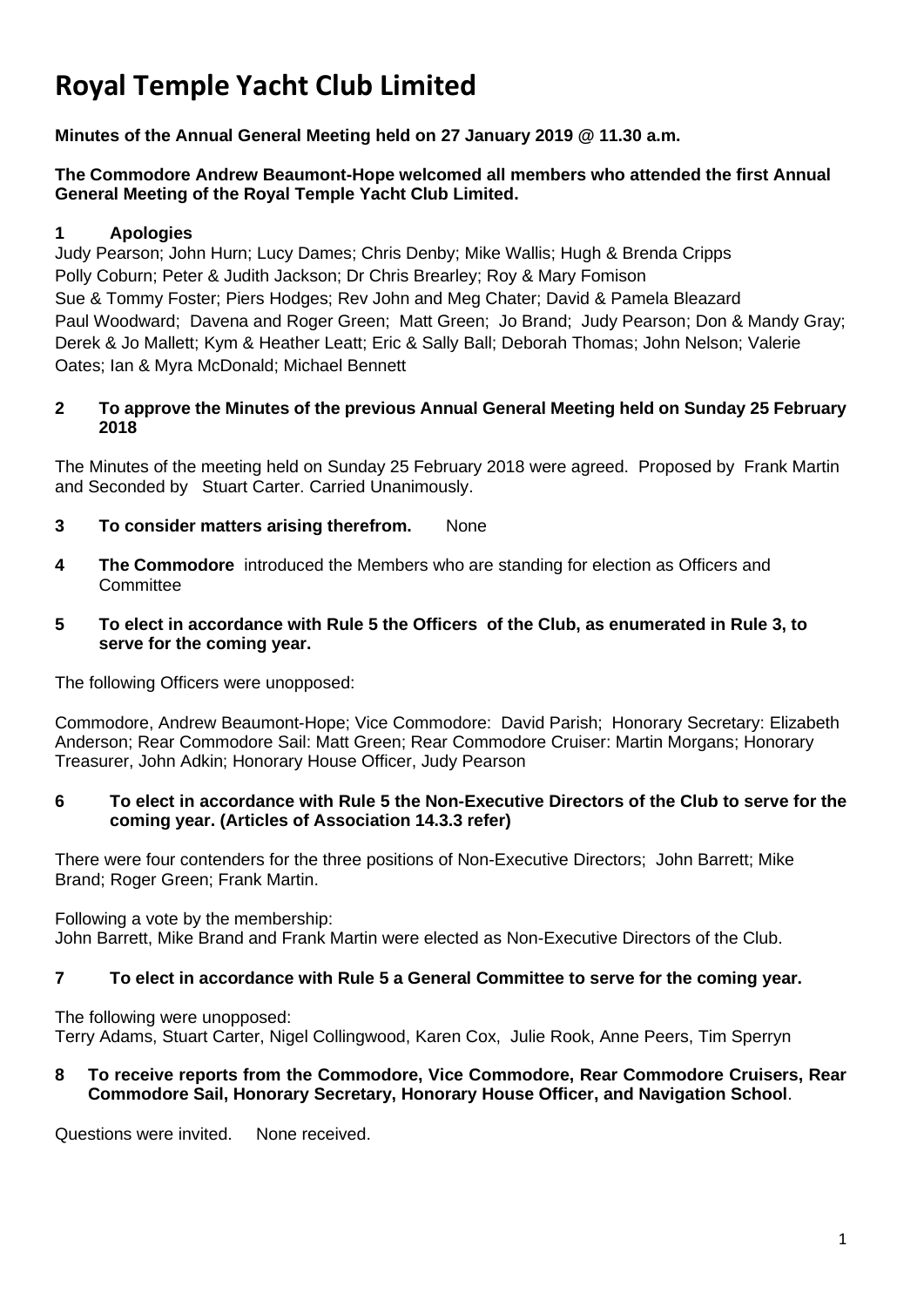#### **9 To receive the Annual Report and Unaudited Financial Statements for the period 27 July 2017 to 30 September 2018 together with the report of the Honorary Treasurer and to approve the same**

The Honorary Treasurer gave a verbal update on the accounts**.** 

The Honorary Treasurer then requested the meeting to approve the Accounts. Proposed by David Parish and Seconded by Martin Morgans. Carried Unanimously.

## **10 To appoint Dudley Gore & Co as the Club's Accountants.**

The Honorary Treasurer requested the meeting to approve the appointment of Dudley Gore & Company as the Club's Accountants. Proposed by Brian Martin and Seconded by Dick Smith. Carried Unanimously.

#### **11 Annual Membership Subscription 2019/2020: To devolve responsibility to the General Committee the determination of the Annual Membership Subscription for 2019/2020.**

The Honorary Treasurer requested the meeting to devolve to the General Committee discretionary authority to raise the 2019/2020 membership subscription by an amount deemed by the Committee to be appropriate to secure the continued financial security of the Club, if such an increase is deemed necessary. Proposed by Karen Cox and Seconded by Terry Adams. Carried Unanimously

#### **12 Resolution: That the revised Rules, dated 5 December 2018 published on line and the revisions circulated to members be adopted by the Club.**

The Commodore requested the meeting to approve the revised Rules dated 5 December 2018. Proposed by John Barrett and Seconded by Stuart Carter. Carried Unanimously

#### **13 Any Other Business allowed by the Chair**

- The Commodore read an email received from Martin Morgans to the meeting. Martin Morgans had suggested a Rule Change to the Selection and voting process of the Honorary Secretary referring to the fact that the role is now Honorary Secretary and Company Secretary and that one of the roles is the delivery of censure on behalf of the Company which can impact on the way the person in the role is treated. The Company Secretary role is not a role which is elected. The Honorary Secretary stated that at present the role can be managed but that there will need to be a review of this position. Frank Martin asked whether the delivery of censure should be dealt with by another Officer. The Honorary Secretary responded that this role sits more appropriately with the Honorary Secretary whose daily commitment to the position has necessarily increased in recent years and that if support was required this is obtained from senior officers of the Club.
- It is also noted that in the past the Trustees' position protected the interests of the Club and the Non-Executive Directors now fulfil this role. Following a full year of RTYC becoming a Company Limited by Guarantee, it is not thought appropriate that all three non-executive positions should come up for election every year and that there should be a three yearly rolling election for one position. Frank Martin felt that the situation was covered in the Articles of Association, but he was happy to come to the Committee meeting to discuss this. Following general discussion, it was agreed that these matters would be further reviewed by the General Committee and if an alteration to the Articles of Association is deemed necessary these changes would be presented to the membership at an OGM.
- John Barrett raised the issue that one Officer of the Club has not attended any meetings during the past year and has not been available for on and off the water questions, it has been difficult at times to get decisions not only about club sailing but visitors. John Barrett also asked why the Commodore has allowed this situation to happen again this year. The Commodore responded that the officer was originally going to be away for 6 months and he initially intended to attend meetings, unfortunately this did not happen, and a representative was then co-opted onto the Committee to deal with day to day issues on behalf of the Officer. We are fully aware of the situation and were dealing with it and as no one stood for the position against the present incumbent this year we accepted the nomination. It is hoped that the Officer will be back mid-June this year. Denys Tweddell stated that within the company rules if a Director does not attend at least three meetings within a 12-month period he is no longer eligible to be a Director. Each director should attend or